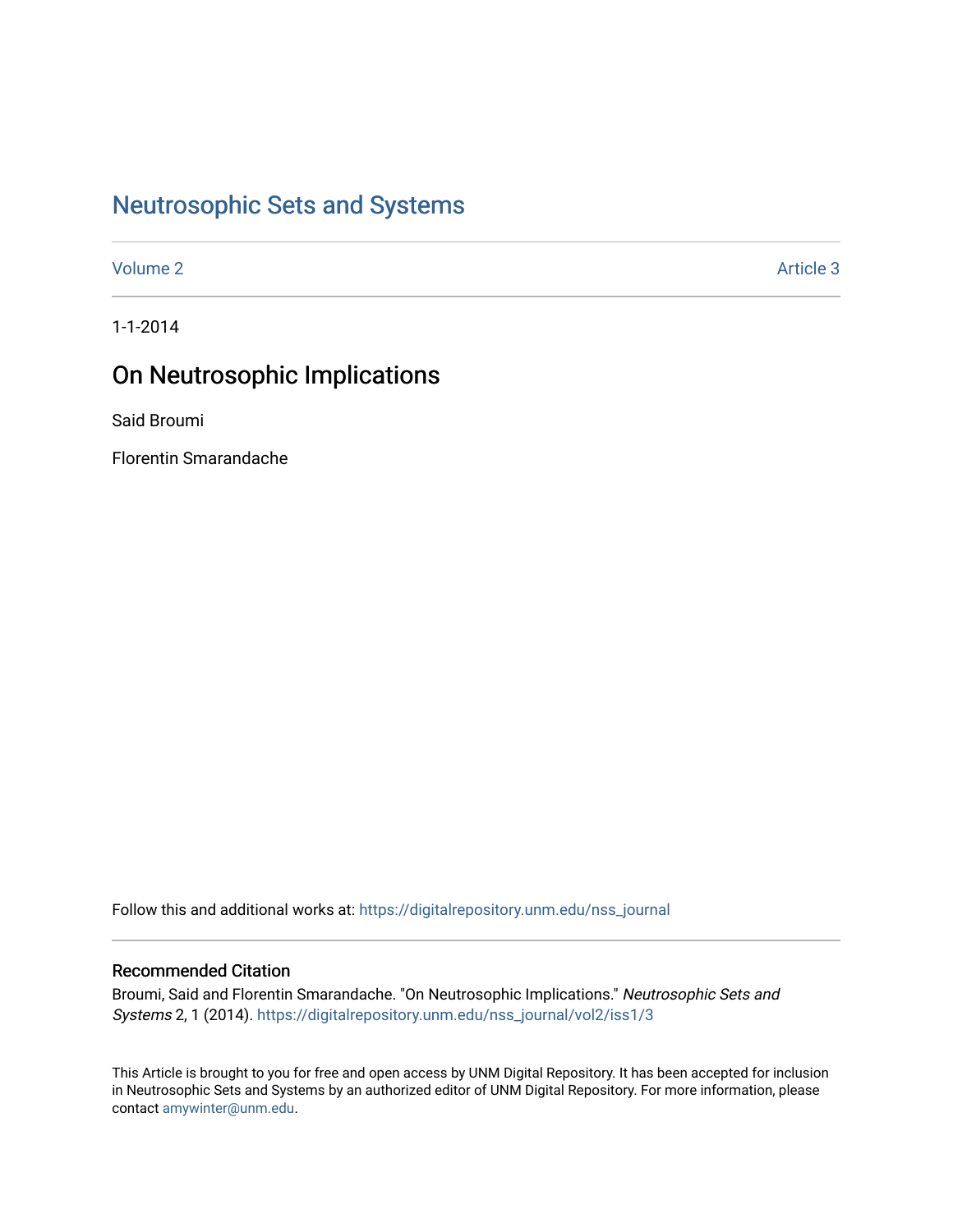# **Rıdvan Şahin**

Department of Mathematics, Faculty of Science, Ataturk University, Erzurum, 25240, Turkey. mat.ridone@gmail.com

**Abstract**. Interval neutrosophic set (INS) is a generalization of interval valued intuitionistic fuzzy set (IVIFS), whose the membership and non-membership values of elements consist of fuzzy range, while single valued neutrosophic set (SVNS) is regarded as extension of intuitionistic fuzzy set (IFS). In this paper, we extend the hierarchical clustering techniques proposed for IFSs and IVIFSs to SVNSs and INSs respectively. Based on the traditional hierarchical clustering procedure, the single valued neutrosophic aggregation operator, and the basic distance measures between SVNSs, we define a single valued neutrosophic hierarchical clustering algorithm for clustering SVNSs. Then we extend the algorithm to classify an interval neutrosophic data. Finally, we present some numerical examples in order to show the effectiveness and availability of the developed clustering algorithms.

**Keywords:** Neutrosophic set, interval neutrosophic set, single valued neutrosophic set, hierarchical clustering, neutrosophic aggregation operator, distance measure.

# **1 Introduction**

Clustering is an important process in data mining, pattern recognition, machine learning and microbiology analysis [1, 2, 14, 15, 21]. Therefore, there are various types of techniques for clustering data information such as numerical information, interval-valued information, linguistic information, and so on. Several of them are clustering algorithms such as partitional, hierarchical, density-based, graph-based, model-based. To handle uncertainty, imprecise, incomplete, and inconsistent information which exist in real world, Smarandache [3, 4] proposed the concept of neutrosophic set (NS) from philosophical point of view. A neutrosophic set [3] is a generalization of the classic set, fuzzy set [13], intuitionistic fuzzy set [11] and interval valued intuitionistic fuzzy set [12]. It has three basic components independently of one another, which are truht-membership, indeterminacymembership, and falsity-membership. However, the neutrosophic sets is be diffucult to use in real scientiffic or engineering applications. So Wang et al. [5, 6] defined the concepts of single valued neutrosophic set (SVNS) and interval neutrosophic set (INS) which is an instance of a neutrosophic set. At present, studies on the SVNSs and INSs is progressing rapidly in many different aspects [7, 8, 9, 10, 16, 18]. Yet, until now there has been little study on clustering the data represented by neutrosophic information [9]. Therefore, the existing clustering algorithms cannot cluster the neutrosophic data, so we need to develop some new techniques for clustering SVNSs and INSs.

# **2 Preliminaries**

In this section we recall some definitions, operations and properties regarding NSs, SVNSs and INSs, which will be used in the rest of the paper.

#### **2.1 Neutrosophic sets**

**Definition 1.** [3] Let  $X$  be a space of points (objects) and  $x \in X$ . A neutrosophic set N in X is characterized by a truth-membership function  $T_N$ , an indeterminacy-membership function  $I_N$  and a falsity-membership function  $F_N$ , where  $T_N(x)$ ,  $I_N(x)$  and  $F_N(x)$  are real standard or nonstandard subsets of  $]0^-$ , 1<sup>+</sup>[. That is,  $T_N : U \rightarrow ]0^-$ , 1<sup>+</sup>[,  $I_N :$  $U \rightarrow ]0^-, 1^+]$  and  $F_N : U \rightarrow ]0^-, 1^+]$ .

There is no restriction on the sum of  $T_N(x)$ ,  $I_N(x)$  and  $F_N(x)$ , so

 $0^- \leq \sup T_N(x) + \sup I_N(x) + \sup F_N(x) \leq 3^+.$ 

Neutrosophic sets is difficult to apply in real scientific and engineering applications [5]. So Wang et al. [5] proposed the concept of SVNS, which is an instance of neutrosophic set.

#### **2.2 Single valued neutrosophic sets**

A single valued neutrosophic set has been defined in [5] as follows:

**Definition 2.** Let  $X$  be a universe of discourse. A single valued neutrosophic set  $A$  over  $X$  is an object having the form:  $A = \{ (x, u_A(x), w_A(x), v_A(x)) : x \in X \},\$ 

where  $u_A: X \to [0,1]$ ,  $w_A: X \to [0,1]$  and  $v_A: X \to [0,1]$ with the condition

$$
0 \le u_A(x) + w_A(x) + v_A(x) \le 3, \ \forall x \in X.
$$

The numbers  $u_A(x)$ ,  $w_A(x)$  and  $v_A(x)$  denote the degree of truth-membership, indeterminacy membership and falsity-membership of  $x$  to  $X$ , respectively.

**Definition 3.** Let  $A$  and  $B$  be two single valued neutrosophic sets,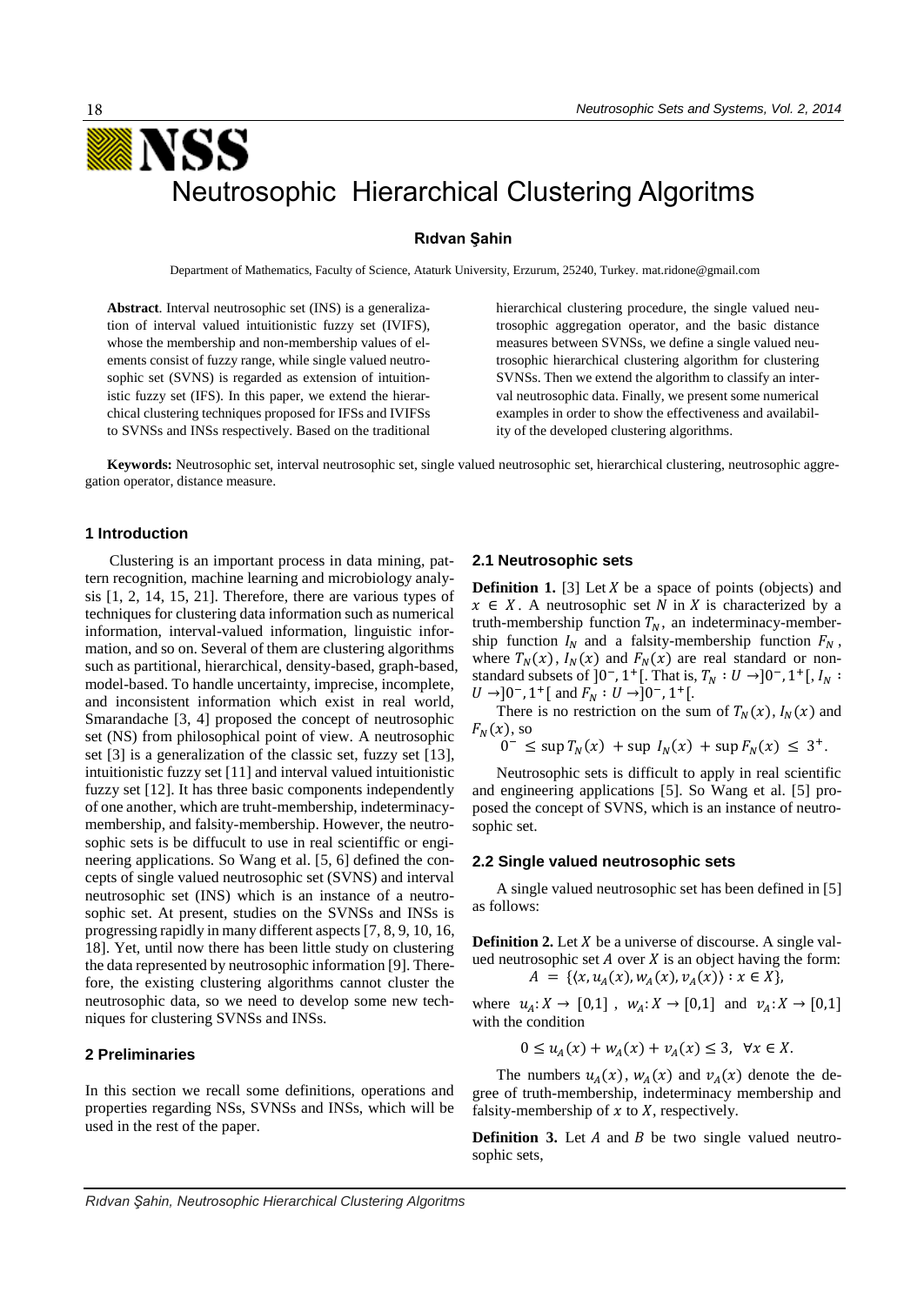$$
A = \{ (x, u_A(x), w_A(x), v_A(x)) : x \in X \}
$$
  

$$
B = \{ (x, u_B(x), w_B(x), v_B(x)) : x \in X \}
$$

Then we can give two basic operations of  $A$  and  $B$  as follows:

1. 
$$
A + B = \{ \langle x, u_A(x) + u_B(x) - u_A(x), u_B(x), u_A(x), w_B(x), v_A(x), v_B(x) \rangle : x \in X \};
$$
  
\n2.  $\lambda A = \{ \langle x, 1 - (1 - u_A(x)) \rangle^{\lambda}, (w_A(x)) \rangle^{\lambda}, (v_A(x)) \rangle^{\lambda} \} : x \in X \text{ and } \lambda > 0 \}$ 

**Definition 4.** Let  $X = \{x_1, x_2, ..., x_n\}$  be a universe of discourse. Consider that the elements  $x_i$  (i = 1,2,...,n) in the universe X may have different importance, let  $\omega =$  $(\omega_1, \omega_2, \dots, \omega_n)^T$  be the weight vector of  $x_i$  (i = 1,2,...,n), with  $\omega_i \ge 0$ , i = 1,2,...,n,  $\sum_{i=1}^n \omega_i = 1$ . Assume that

$$
A = \{ \langle x, u_A(x), w_A(x), v_A(x) \rangle : x \in X \}
$$
 and  

$$
B = \{ \langle x, u_B(x), w_B(x), v_B(x) \rangle : x \in X \}
$$

be two SVNSs. Then we give the following distance measures:

The weighted Hamming distance and normalized Hamming distance [9]

$$
e_1^{\omega}(A, B) = (\frac{1}{3}\sum_{i=1}^n \omega_i (|u_A(x_i) - u_B(x_i)| + |w_A(x_i) - w_B(x_i)| + |v_A(x_i) - v_B(x_i)|)).
$$
\n(1)

Assume that  $\omega = (1/n, 1/n, ..., 1/n)^T$ , then Eq. (1) is reduced to the normalized Hamming distance

$$
e_2^n(A, B) = \left(\frac{1}{3n} \sum_{i=1}^n (|u_A(x_i) - u_B(x_i)| + |w_A(x_i) - w_B(x_i)| + |v_A(x_i) - v_B(x_i)|)\right)
$$
\n<sup>(2)</sup>

The weighted Euclidean distance and normalized Euclidean distance [7]

$$
e_3^{\omega}(A, B) = \left(\frac{1}{3}\sum_{i=1}^n \omega_i (|u_A(x_i) - u_B(x_i)|)^2 + (|w_A(x_i) - w_B(x_i)|)^2 + (|v_A(x_i) - v_B(x_i)|)^2\right)^{\frac{1}{2}}
$$
\n(3)

Assume that  $\omega = (1/n, 1/n, ..., 1/n)^T$ , then Eq. (3) is reduced to the normalized Euclidean distance

$$
e_4^n(A,B) = \left(\frac{1}{3n} \sum_{i=1}^n (|u_A(x_i) - u_B(x_i)|)^2 + (|w_A(x_i) - u_B(x_i)|)^2\right)
$$

$$
w_B(x_i)|^2 + (|v_A(x_i) - v_B(x_i)|)^2)^{\frac{1}{2}}
$$
\n(4)

# **2.3 Interval neutrosophic sets**

**Definition 5.** [3] Let  $X$  be a set and  $Int[0,1]$  be the set of all closed subsets of [0,1]. An INS  $\tilde{A}$  in  $X$  is defined with the form

$$
\tilde{A} = \{ \langle x, u_{\tilde{A}}(x), w_{\tilde{A}}(x), v_{\tilde{A}}(x) \rangle : x \in X \}
$$

where  $u_{\tilde{A}}: X \to \text{Int}[0,1]$ ,  $w_{\tilde{A}}: X \to \text{Int}[0,1]$  and  $v_{\tilde{A}}: X \to$ 

Int[0,1] with the condition

$$
0 \le \sup u_{\tilde{A}}(x) + \sup w_{\tilde{A}}(x) + \sup v_{\tilde{A}}(x) \le 3,
$$
  
for all  $x \in X$ .

The intervals  $u_{\tilde{A}}(x)$ ,  $w_{\tilde{A}}(x)$  and  $v_{\tilde{A}}(x)$  denote the truthmembership degree, the indeterminacy membership degree and the falsity-membership degree of  $x$  to  $\tilde{A}$ , respectively.

For convenience, if let

$$
u_{\tilde{A}}(x) = [u_{\tilde{A}}^+(x), u_{\tilde{A}}^-(x)]
$$
  

$$
w_{\tilde{A}}(x) = [w_{\tilde{A}}^+(x), w_{\tilde{A}}^-(x)]
$$
  

$$
v_{\tilde{A}}(x) = [v_{\tilde{A}}^+(x), v_{\tilde{A}}^-(x)]
$$

then

$$
\tilde{A} = \{ (x, [u_{\tilde{A}}^-(x), u_{\tilde{A}}^+(x)], [w_{\tilde{A}}^-(x), w_{\tilde{A}}^+(x)], [v_{\tilde{A}}^-(x), v_{\tilde{A}}^+(x)] \} \}: x \in X \}
$$

with the condition

$$
0 \le \sup u_{\tilde{A}}^+(x) + \sup w_{\tilde{A}}^+(x) + \sup v_{\tilde{A}}^+(x) \le 3,
$$

for all  $x \in X$ . If  $w_{\tilde{A}}(x) = [0,0]$  and  $\sup u_{\tilde{A}}^+(x)$  + sup  $v_{\tilde{A}}^+ \leq 1$  then  $\tilde{A}$  reduces to an interval valued intuitionistic fuzzy set.

**Definition 6.** [20] Let  $\tilde{A}$  and  $\tilde{B}$  be two interval neutrosophic sets,

$$
\tilde{A} = \{ (x, [u_A^-(x), u_A^+(x)], [w_A^-(x), w_A^+(x)], [v_A^-(x), v_A^+(x)] \} : x \in X \},\
$$

$$
\tilde{B} = \{ (x, [u_{\tilde{B}}^-(x), u_{\tilde{B}}^+(x)], [w_{\tilde{B}}^-(x), w_{\tilde{B}}^+(x)], [v_{\tilde{B}}^-(x), v_{\tilde{B}}^+(x)] \} : x \in X \}.
$$

Then two basic operations of  $\tilde{A}$  and  $\tilde{B}$  are given as follows:

1. 
$$
\tilde{A} + \tilde{B} = \{ \langle x, [u_{\tilde{A}}(x) + u_{\tilde{B}}(x) - , u_{\tilde{A}}^{+}(x) \cdot u_{\tilde{B}}^{-}(x), u_{\tilde{A}}^{+}(x) + u_{\tilde{B}}^{+}(x) - u_{\tilde{A}}^{+}(x) \cdot u_{\tilde{B}}^{+}(x) \rangle, [u_{\tilde{A}}^{-}(x) \cdot w_{\tilde{B}}^{-}(x), w_{\tilde{A}}^{+}(x) \cdot w_{\tilde{B}}^{+}(x)] ,
$$
  
\n
$$
[v_{\tilde{A}}^{-}(x) \cdot v_{\tilde{B}}^{-}(x), v_{\tilde{A}}^{+}(x) \cdot v_{\tilde{B}}^{+}(x)] : x \in X \}
$$

2. 
$$
\lambda \widetilde{A} = \{ \langle x, \left[ , 1 - \left( 1 - u_{\widetilde{A}}(x) \right)^{\lambda}, 1 - \left( 1 - u_{\widetilde{A}}(x) \right)^{\lambda} \right], \left[ \left( w_{\widetilde{A}}(x) \right)^{\lambda}, \left( w_{\widetilde{A}}^{+}(x) \right)^{\lambda} \right], \left[ \left( v_{\widetilde{A}}^{-}(x) \right)^{\lambda}, \left( v_{\widetilde{A}}^{+}(x) \right)^{\lambda} \right] \rangle : x \in X \text{ and } \lambda > 0 \}.
$$

**Definition 7.** Let  $X = \{x_1, x_2, \dots, x_n\}$  be a universe of discourse. Consider that the elements  $x_i$  (i = 1,2,...,n) in the universe X may have different importance, let  $\omega =$  $(\omega_1, \omega_2, \dots, \omega_n)^T$  be the weight vector of  $x_i$  (i = 1,2,...,n), with  $\omega_i \ge 0$ , i = 1,2,...,n,  $\sum_{i=1}^{n} \omega_i = 1$ . Suppose that  $\tilde{A}$  and  $\tilde{B}$  are two interval neutrosophic sets. Ye [6] has defined the distance measures for INSs as follows:

The weighted Hamming distance and normalized Hamming distance:

$$
d_1^{\omega}(\tilde{A}, \tilde{B}) = \left(\frac{1}{6} \sum_{i=1}^n \omega_i \left( \left| u_{\tilde{A}}(x) - u_{\tilde{B}}(x) \right| + \left| u_{\tilde{A}}^+(x) - u_{\tilde{B}}^+(x) \right| \right) + \left| w_{\tilde{A}}^+(x) - w_{\tilde{B}}^+(x) \right| + \left| v_{\tilde{A}}^-(x) - u_{\tilde{B}}^-(x) \right| + \left| v_{\tilde{A}}^+(x) - u_{\tilde{B}}^+(x) \right| \right)
$$
(5)

Assume that  $\omega = (1/n, 1/n, \ldots, 1/n)^T$ , then Eq. (5) is reduced to the normalized Hamming distance

$$
d_2^{\omega}(\tilde{A}, \tilde{B}) = \left(\frac{1}{6n} \sum_{i=1}^n (|u_A^-(x) - u_B^-(x)|) + u_A^+(x) - u_B^+(x)| + |w_A^+(x) - w_B^+(x)| + |v_A^-(x) - u_B^-(x)| + \right)
$$

 $\overline{\phantom{a}}$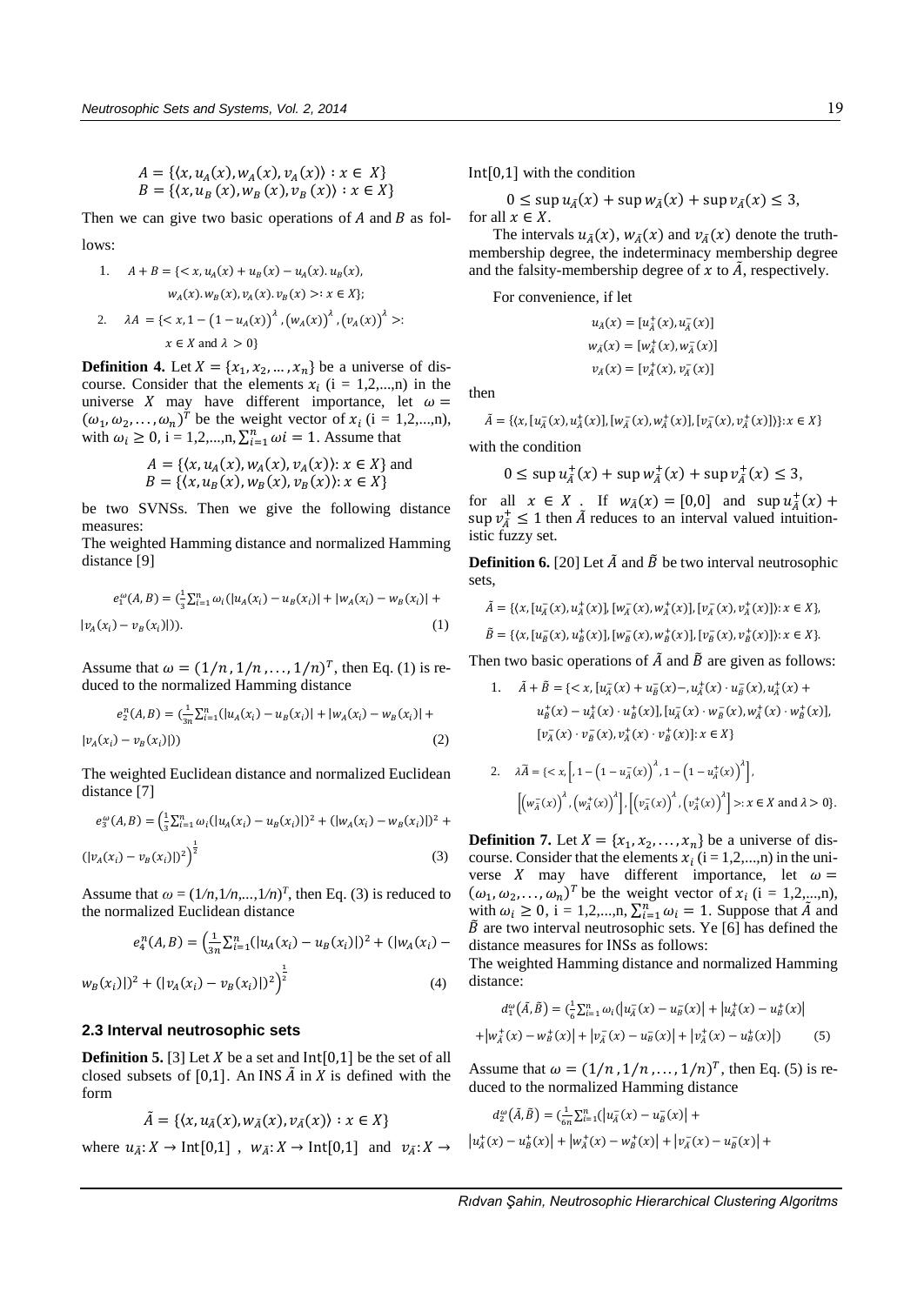$|v_{\tilde{A}}^+(x) - u_{\tilde{B}}^+$  $(x)|$ ) (6)

The weighted Euclidean distance and normalized Hamming distance

$$
d_3^{\omega}(\tilde{A}, \tilde{B}) = \left(\frac{1}{6}\sum_{i=1}^n \omega_i (|u_A^-(x) - u_B^-(x)|^2 + |u_A^+(x) - u_B^+(x)|^2 + |w_A^-(x) - w_B^-(x)|^2 + |w_A^+(x) - w_B^+(x)|^2 + |v_A^-(x) - u_B^-(x)|^2)\right)^{\frac{1}{2}}
$$
\n
$$
(7)
$$

Assume that  $\omega = (1/n, 1/n, \ldots, 1/n)^T$ , then Eq. (7) is reduced to the normalized Hamming distance

$$
d_4^n(\tilde{A}, \tilde{B}) = \left(\frac{1}{6n} \sum_{i=1}^n (|u_A^-(x) - u_B^-(x)|^2 + |u_A^+(x) - u_B^+(x)|^2 + |w_A^-(x) - w_B^-(x)|^2 + |w_A^+(x) - w_B^+(x)|^2 + |v_A^-(x) - u_B^-(x)|^2 + |v_A^+(x) - u_B^+(x)|^2)\right)^{\frac{1}{2}}
$$
\n(8)

**Definition 8.** [20] Let

$$
\tilde{A}_k = \langle [u_{\tilde{A}}^-(x), u_{\tilde{A}}^+(x)], [w_{\tilde{A}}^-(x), w_{\tilde{A}}^+(x)], [v_{\tilde{A}}^-(x), v_{\tilde{A}}^+(x)] \rangle
$$

 $k = 1, 2, ..., n$ ) be a collection of interval neutrosophic sets. A mapping  $\tilde{F}\omega$ :  $INS^{n} \rightarrow INS$  is called an interval neutrosophic weighted averaging operator of dimension  $n$  if it is satisfies

$$
\tilde{F}\omega\big(\tilde{A}_1,\tilde{A}_2,\ldots,\tilde{A}_n\big)=\textstyle\sum_{k=1}^n\omega_k\tilde{A}_k
$$

where  $\omega = (\omega_1, \omega_2, ..., \omega_n)^T$  is the weight vector of  $\tilde{A}_k$  ( $k =$  $1, 2, \ldots, n$ ,  $\omega_k \in [0, 1]$  and  $\sum_{k=1}^n \omega_k = 1$ .

# **Theorem 1.** [20] Suppose that

$$
\tilde{A}_k = \langle [u_A^-(x), u_A^+(x)], [w_A^-(x), w_A^+(x)], [v_A^-(x), v_A^+(x)]\rangle
$$

 $k = 1, 2, ..., n$  are interval neutrosophic sets. Then the aggregation result through using the interval neutrosophic weighted averaging operator  $F_{\omega}$  is an interval neutrosophic set and

$$
\tilde{F}\omega(\tilde{A}_1, \tilde{A}_2, ..., \tilde{A}_n) = \tilde{A}_k
$$
\n
$$
= \left[1 - \prod_{k=1}^n \left(1 - u_{\tilde{A}_k}(x)\right)^{\omega_k}, 1 - \prod_{k=1}^n \left(1 - u_{\tilde{A}_k}(x)\right)^{\omega_k}\right],
$$
\n
$$
\left[\prod_{k=1}^n \left(w_{\tilde{A}_k}(x)\right)^{\omega_k}, \prod_{k=1}^n \left(w_{\tilde{A}_k}(x)\right)^{\omega_k}\right],
$$
\n
$$
\left[\prod_{k=1}^n \left(v_{\tilde{A}_k}(x)\right)^{\omega_k}, \prod_{k=1}^n \left(v_{\tilde{A}_k}^+(x)\right)^{\omega_k}\right] > \tag{9}
$$

where  $\omega = (\omega_1, \omega_2, ..., \omega_n)^T$  is the weight vector of  $\tilde{A}_k$ <br>  $(k = 1, 2, ..., n)$ ,  $\omega_k \in [0, 1]$  and  $\sum_{k=1}^n \omega_k = 1$ .

Suppose that  $\omega = (1/n, 1/n, ..., 1/n)^T$  then the  $\tilde{F}\omega$  is called an arithmetic average operator for INSs.

Since INS is a generalization of SVNS, according to Definition 8 and Theorem 1, the single valued neutrosophic weighted averaging operator can be easily obtained as follows.

**Definition 9.** *Let*

$$
A_k = \langle u_{A_k}, w_{A_k}, v_{A_k} \rangle
$$

 $(k = 1,2,...,n)$  *be* a collection single valued neutrosophic sets. A mapping  $F\omega$ : *SVNS*<sup>n</sup>  $\rightarrow$  *SVNS* is called a single valued neutrosophic weighted averaging operator of dimension  $n$  if it is satisfies

$$
F\omega\left(A_1,A_2,\ldots,A_n\right)=\sum_{k=1}^n\omega_kA_k
$$

where  $\omega = (\omega_1, \omega_2, ..., \omega_n)^T$  is the weight vector of  $A_k(k = 1,2,...,n), \omega_k \in [0,1]$  and  $\sum_{k=1}^n \omega_k = 1$ .

**Theorem 2.** Suppose that

$$
A_k = \langle u_{A_k}, w_{A_k}, v_{A_k} \rangle
$$

 $(k = 1,2,...,n)$  are single valued neutrosophic sets. Then the aggregation result through using the single valued neutrosophic weighted averaging operator  $F\omega$  is single neutrosophic set and

$$
F\omega(A_1, A_2, ..., A_n) = A_k
$$
  
= $1 - \prod_{k=1}^n (1 - u_{A_k}(x))^{\omega_k}$ ,  

$$
\prod_{k=1}^n (w_{A_k}(x))^{\omega_k} \cdot \prod_{k=1}^n (v_{A_k}(x))^{\omega_k} > (10)
$$

where  $\omega = (\omega_1, \omega_2, ..., \omega_n)^T$  is the weight vector of  $A_k(k = 1,2,...,n), \omega_k \in [0,1]$  and  $\sum_{k=1}^n \omega_k = 1$ .

Suppose that  $\omega = (1/n, 1/n, ..., 1/n)^T$ , then the  $F\omega$  is called an arithmetic average operator for SVNSs.

### **3 Neutrosophic hierarchical algorithms**

The traditional hierarchical clustering algorithm [17, 19] is generally used for clustering numerical information. By extending the traditional hierarchical clustering algorithm, Xu [22] introduced an intuitionistic fuzzy hierarchical clustering algorithm for clustering IFSs and extended it to IVIFSs. However, they fail to deal with the data information expressed in neutrosophic environment. Based on extending the intuitionistic fuzzy hierarchical clustering algorithm and its extended form, we propose the neutrosophic hierarchical algorithms which are called the single valued neutrosophic hierarchical clustering algorithm and interval neutrosophic hierarchical clustering algorithm.

**Algorithm 1.** Let us consider a collection of *n* SVNSs  $A_k$ ( $k = 1, 2, ..., n$ ). In the first stage, the algorithm starts by assigning each of the n SVNSs to a single cluster. Based on the weighted Hamming distance (1) or the weighted Euclidean distance (3), the SVNSs  $A_k(k = 1,2,...,n)$  are then compared among themselves and are merged them into a single cluster according to the closest (with smaller distance) pair of clusters. The process are continued until all the SVNSs  $A_k$  are merged into one cluster i.e., clustered into a single cluster of size *n.* In each stage, only two clusters can be merged and they cannot be separated after they are merged, and the center of each cluster is recalculated by using the arithmetic average (from Eq. (10)) of the SVNSs proposed to the cluster. The distance between the centers of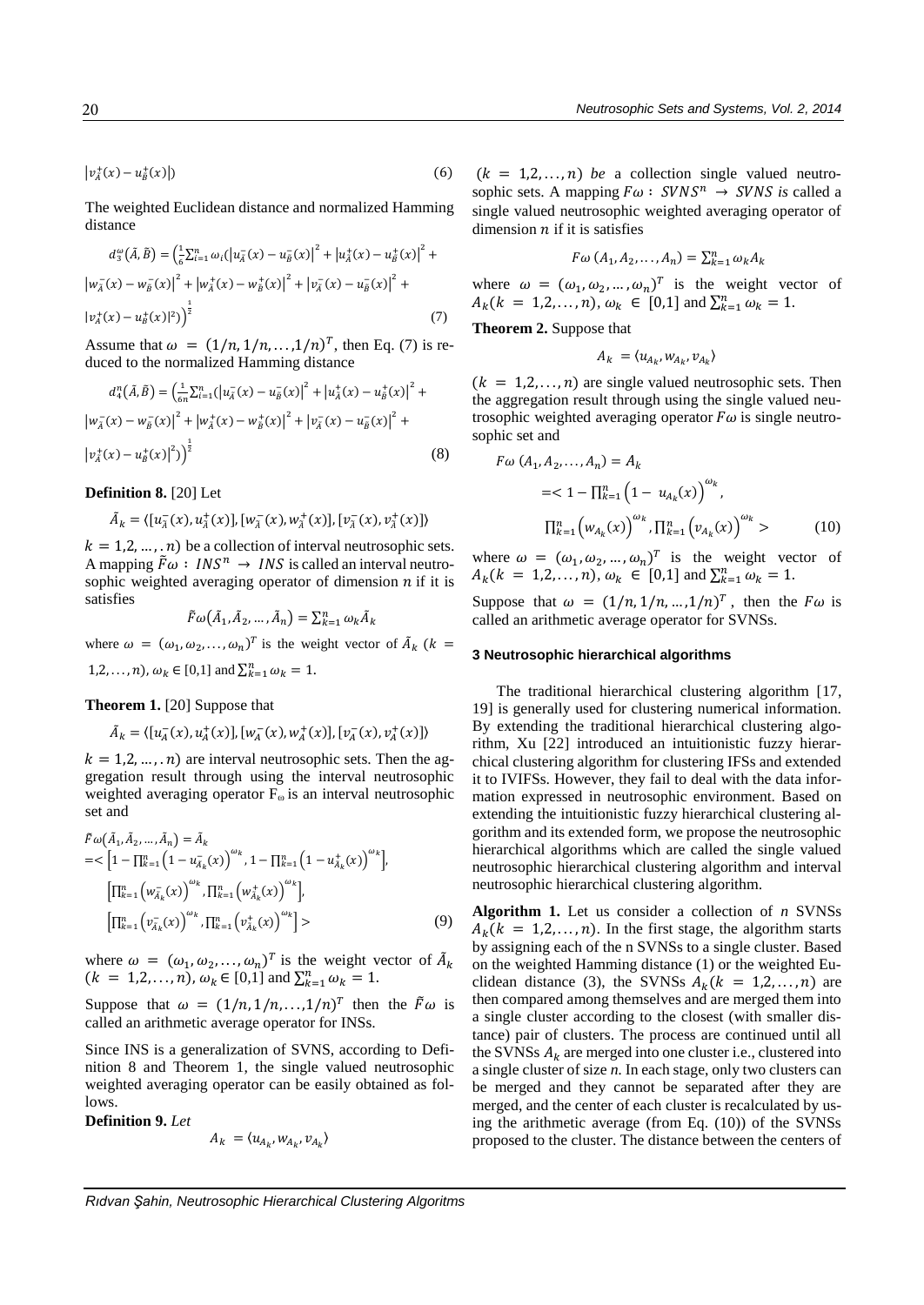each cluster is considered as the distance between two clusters.

 However, the clustering algorithm given above cannot cluster the interval neutrosophic data. Therefore, we need another clustering algorithm to deal with the data represented by INSs.

**Algorithm 2.** Let us consider a collection of *n* INSs  $\tilde{A}_k(k = 1, 2, ..., n)$ . In the first stage, the algorithm starts by assigning each of the n INSs to a single cluster. Based on the weighted Hamming distance (5) or the weighted Euclidean distance (7), the INSs  $\tilde{A}_k (k = 1, 2, ..., n)$  are then compared among themselves and are merged them into a single cluster according to the closest (with smaller distance) pair of clusters. The process are continued until all the INSs  $\tilde{A}_k$  are merged into one cluster i.e., clustered into a single cluster of size n. In each stage, only two clusters can be merged and they cannot be separated after they are merged, and the center of each cluster is recalculated by using the arithmetic average (from Eq. (9)) of the INSs proposed to the cluster. The distance between the centers of each cluster is considered as the distance between two clusters.

# **3.1 Numerical examples.**

Let us consider the clustering problem adapted from [21].

**Example 1.** Assume that five building materials: sealant, floor varnish, wall paint, carpet, and polyvinyl chloride flooring, which are represented by the SVNSs  $A_k(k)$ 1,2,...,5) in the feature space  $X = \{x_1, x_2, ..., x_8\}$ .

 $\omega = (0.15, 0.10, 0.12, 0.15, 0.10, 0.13, 0.14, 0.11)$  is the weight vector of  $x_i$  ( $i = 1, 2, \ldots, 8$ ), and the given data are listed as follows:

- $A_1 = \{(x_1, 0.20, 0.05, 0.50), (x_2, 0.10, 0.15, 0.80),\}$  $(x_{3\,$ ,0.50,0.05,0.30),  $(x_{4}, 0.90, 0.55, 0.00)$ ,  $(x_5, 0.40, 0.40, 0.35), (x_6, 0.10, 0.40, 0.90),$  $(x_7, 0.30, 0.15, 0.50), (x_8, 1.00, 0.60, 0.00),$
- $A_2 = \{(x_1, 0.50, 0.60, 0.40), (x_2, 0.60, 0.30, 0.15)\},\$  $(x_3, 1.00, 0.60, 0.00), (x_4, 0.15, 0.05, 0.65),$  $(x_5, 0.00, 0.25, 0.80), (x_6, 0.70, 0.65, 0.15),$  $(x_7, 0.50, 0.50, 0.30), (x_8, 0.65, 0.05, 0.20)\}$
- $A_3 = \{(x_1, 0.45, 0.05, 0.35), (x_2, 0.60, 0.50, 0.30)\},\$  $(x_3, 0.90, 0.05, 0.00), (x_4, 0.10, 0.60, 0.80),$  $(x_5, 0.20, 0.35, 0.70), (x_6, 0.60, 0.40, 0.20),$  $(x_7, 0.15, 0.05, 0.80), (x_8, 0.20, 0.60, 0.65)$
- $A_4 = \{(x_1, 1.00, 0.65, 0.00), (x_2, 1.00, 0.25, 0.00)\},\$  $(x_3, 0.85, 0.65, 0.10), (x_4, 0.20, 0.05, 0.80),$  $(x_5, 0.15, 0.30, 0.85), (x_6, 0.10, 0.60, 0.70),$  $(x_7, 0.30, 0.60, 0.70), (x_8, 0.50, 0.35, 0.70)$

 $A_5 = \{(x_1, 0.90, 0.20, 0.00), (x_2, 0.90, 0.40, 0.10),\}$  $(x_3, 0.80, 0.05, 0.10), (x_4, 0.70, 0.45, 0.20),$  $(x_5, 0.50, 0.25, 0.15), (x_6, 0.30, 0.30, 0.65),$  $\left( x_{7},0.15,0.10,0.75\right) ,\left( x_{8},0.65,0.50,0.80\right) \}$ 

Now we utilize Algorithm 1 to classify the building materials  $A_k (k = 1, 2, ..., 5)$ :

**Step1** In the first stage, each of the SVNSs  $A_k(k)$ 1,2, . . . ,5) is considered as a unique cluster  ${A_1}, {A_2}, {A_3}, {A_4}, {A_5}.$ 

**Step2** Compare each SVNS  $A_k$  with all the other four SVNSs by using Eq. (1):

$$
e_1^{\omega}(A_1, A_2) = d_1 (A_2, A_1) = 0.6403
$$
  
\n
$$
e_1^{\omega}(A_1, A_3) = d_1 (A_3, A_1) = 0.5191
$$
  
\n
$$
e_1^{\omega}(A_1, A_4) = d_1 (A_4, A_1) = 0.7120
$$
  
\n
$$
e_1^{\omega}(A_1, A_5) = d_1 (A_5, A_1) = 0.5435
$$
  
\n
$$
e_1^{\omega}(A_2, A_3) = d_1 (A_3, A_2) = 0.5488
$$
  
\n
$$
e_1^{\omega}(A_2, A_4) = d_1 (A_4, A_2) = 0.4546
$$
  
\n
$$
e_1^{\omega}(A_2, A_5) = d_1 (A_5, A_2) = 0.6775
$$
  
\n
$$
e_1^{\omega}(A_3, A_4) = d_1 (A_4, A_3) = 0.3558
$$
  
\n
$$
e_1^{\omega}(A_3, A_5) = d_1 (A_5, A_3) = 0.2830
$$
  
\n
$$
e_1^{\omega}(A_4, A_5) = d_1 (A_5, A_4) = 0.3117
$$

and hence

(<sup>2</sup>

$$
e_1^{\omega}(A_1, A_3) = \min\{e_1^{\omega}(A_1, A_2), e_1^{\omega}(A_1, A_3), e_1^{\omega}(A_1, A_4), e_1^{\omega}(A_1, A_5)\}
$$
  
= 0.5191,

$$
e_1^{\omega}(A_2, A_4) =
$$
  
\n
$$
\min\{e_1^{\omega}(A_2, A_1), e_1^{\omega}(A_2, A_3), e_1^{\omega}(A_2, A_4), e_1^{\omega}(A_2, A_5)\}
$$
  
\n= 0.4546,  
\n
$$
e_1^{\omega}(A_3, A_5) =
$$
  
\n
$$
\min\{e_1^{\omega}(A_3, A_1), e_1^{\omega}(A_3, A_2), e_1^{\omega}(A_3, A_4), e_1^{\omega}(A_3, A_5)\}
$$
  
\n= 0.2830.

Then since only two clusters can be merged in each stage, the SVNSs  $A_k$  ( $k = 1, 2, ..., 5$ ) can be clustered into the fol-<br>lowing three clusters at the second stage lowing three clusters at the second stage  ${A_1}, {A_2}, {A_4}, {A_3}, {A_5}$ 

**Step3** Calculate the center of each cluster by using Eq. (10)

$$
c{A_1} = A_1
$$
  
\n
$$
c{A_2, A_4} = F_{\omega}(A_2, A_4)
$$
  
\n
$$
= {(x_1, 1.00, 0.62, 0.00), (x_2, 1.00, 0.27, 0.00), (x_3, 1.00, 0.62, 0.00), (x_4, 0.17, 0.05, 0.72), (x_5, 0.07, 0.27, 0.82), (x_6, 0.48, 0.62, 0.32), (x_7, 0.40, 0.54, 0.45), (x_8, 0.58, 0.13, 0.37)}
$$
  
\n
$$
c{A_3, A_5} = F_{\omega}(A_3, A_5)
$$
  
\n
$$
= {(x_1, 0.76, 0.10, 0.00), (x_2, 0.80, 0.44, 0.17), (x_3, 0.85, 0.05, 0.00), (x_4, 0.48, 0.51, 0.40), (x_5, 0.36, 0.29, 0.32), (x_6, 0.47, 0.34, 0.36), (x_7, 0.15, 0.07, 0.77), (x_8, 0.47, 0.54, 0.72)}
$$
.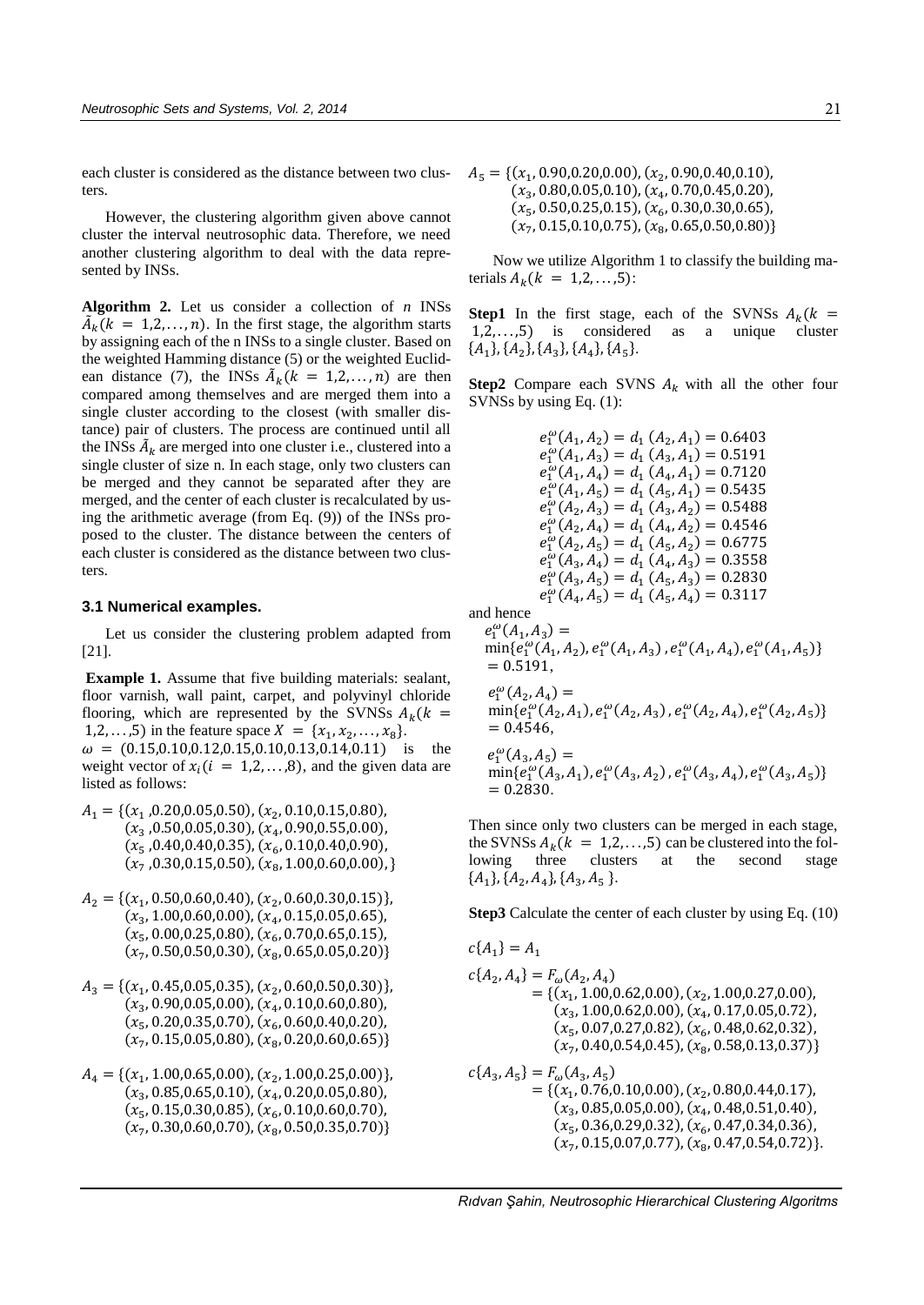and then compare each cluster with the other two clusters by using Eq. (1):

$$
e_1^{\omega}(c{A_1}, c{A_2}, A_4) = e_1^{\omega}(c{A_2}, A_4), c{A_1}) = 0.7101,
$$
  
\n
$$
e_1^{\omega}(c{A_1}, c{A_3}, A_5) = e_1^{\omega}(c{A_3}, A_5), c{A_1}) = 5266,
$$
  
\n
$$
e_1^{\omega}(c{A_2}, A_4), c{A_3}, A_5) = e_1^{\omega}(c{A_3}, A_5), c{A_2}, A_4)
$$
  
\n= 0.4879.

Subsequently, the SVNSs  $A_k$ ( $k = 1, 2, ..., 5$ ) can be clustered into the following two clusters at the third stage  $\{A_1\}$ ,  $\{A_2, A_3, A_4, A_5\}$ .

Finally, the above two clusters can be further clustered into a unique cluster  $\{A_1, A_2, A_3, A_4, A_5\}$ .

All the above processes can be presented as in Fig. 1.



FIGURE 1: Classification of the building materials  $A_k (k = 1, 2, ..., 5)$ 

**Example 2.** Consider four enterprises, represented by the INSs  $\tilde{A}_k(k = 1,2,3,4)$  in the attribute set  $X =$  ${x_1, x_2, ..., x_6}$ , where (1)  $x_1$ -the ability of sale; (2)  $x_2$  –the ability of management; (3)  $x_3$  –the ability of production; (4)  $x_4$  –the ability of technology; (5)  $x_5$ -the ability of financing; (6)  $x_6$ -the ability of risk bearing (the weight vector of  $x_i$  ( $i = 1,2,...,6$ ) *is*  $\omega$  = (0.25,0.20,15,0.10,0.15,0.15) *.* The given data are listed as follows.

- $\tilde{A}_1 = \{ (x_1, [0.70, 0.75], [0.25, 0.45], [0.10, 0.15]) \}$  $(x_{\rm 2}, [0.00, 0.10], [0.15, 0.15], [0.80, 0.90]),$  $(x_3, [0.15, 0.20], [0.05, 0.35], [0.60, 0.65]),$  $(x_{4},[0.50,0.55],[0.45,0.55],[0.30,0.35]),$  $(x_5, [0.10, 0.15], [0.40, 0.60], [0.50, 0.60]),$  $(x_{6}, [0.70, 0.75], [0.20, 0.25], [0.10, 0.15])$
- $\tilde{A}_2 = (x_1, [0.40, 0.45], [0.00, 0.15], [0.30, 0.35]),$  $(x_{2},[0.60,0.65],[0.10,0.25],[0.20,0.30]),$  $\left( x_{3},\left[ 0.80,1.00\right] ,\left[ 0.05,0.75\right] ,\left[ 0.00,0.00\right] \right) ,$  $(x_{4},[0.70,0.90],[0.35,0.65],[0.00,1.00]),$

 $(x_{5},[0.70,0.75],[0.15,0.55],[0.10,0.20]),$  $(x_{6}, [0.90,1.00], [0.30,0.35], [0.00,0.00])\}.$ 

- $\tilde{A}_3 = (x_1, [0.20, 0.30], [0.85, 0.60], [0.40, 0.45],$  $(x_{\rm 2}, [0.80,\!0.90], [0.10,\!0.25], [0.00,\!0.10]),$  $(x_3, \left[0.10, 0.20\right], \left[0.00, 0.05\right], \left[0.70, 0.80\right]),$  $(x_{4},[0.15,\!0.20],[0.25,\!0.45],[0.70,\!0.75]),$  $(x_5, \hbox{[0.00,0.10]}, \hbox{[0.25,0.35]}, \hbox{[0.80,0.90]}),$  $(x_{6},[0.60,0.70],[0.15,0.25],[0.20,0.30])\}.$
- $\tilde{A}_4 = (x_1, [0.60, 0.65], [0.05, 0.10], [0.30, 0.35]),$  $(x_{\rm 2}, [0.45,\!0.50], [0.45,\!0.55], [0.30,\!0.40]),$  $(x_3, \hbox{[0.20,0.25]}, \hbox{[0.05,0.25]}, \hbox{[0.65,0.70]}),$  $\left( x_{4},\left[ 0.20,0.30\right] ,\left[ 0.35,0.45\right] ,\left[ 0.50,0.60\right] \right) ,$  $(x_{5},[0.00,0.10],[0.35,0.75],[0.75,0.80]),\$  $(x_{6}, [0.50, 0.60], [0.00, 0.05], [0.20, 0.25])\}.$

Here Algorithm 2 can be used to classify the enterprises $\tilde{A}_k(k = 1,2,3,4)$ *:* 

**Step 1** In the first stage, each of the INSs  $\tilde{A}_k(k)$ 1,2,3,4) is considered as a unique cluster  $\{\tilde{A}_1\}, \{\tilde{A}_2\}, \{\tilde{A}_3\}, \{\tilde{A}_4\}$ 

**Step 2** Compare each INS  $\tilde{A}_k$  with all the other three INSs by using Eq. (5)

> $d_1^{\omega}(\tilde{A}_1, \tilde{A}_2) = d_1^{\omega}(\tilde{A}_2, \tilde{A}_1) = 0.3337,$  $d_1^{\omega}(\tilde{A}_1, \tilde{A}_3) = d_1^{\omega}(\tilde{A}_3, \tilde{A}_1) = 0.2937,$  $d_1^{\omega}(\tilde{A}_1, \tilde{A}_4) = d_1^{\omega}(\tilde{A}_4, \tilde{A}_1) = 0.2041,$  $d_1^{\omega}(\tilde{A}_2, \tilde{A}_3) = d_1^{\omega}(\tilde{A}_3, \tilde{A}_2) = 0.3508,$  $d_1^{\omega}(\tilde{A}_2, \tilde{A}_4) = d_1^{\omega}(\tilde{A}_4, \tilde{A}_2) = 0.2970,$  $d_1^{\omega}(\tilde{A}_3, \tilde{A}_4) = d_1^{\omega}(\tilde{A}_4, \tilde{A}_3) = 0.2487,$

then the INSs  $\tilde{A}_k(k = 1,2,3,4)$  can be clustered into the following three clusters at the second stage  $\{\tilde{A}_1, \tilde{A}_4\}, \{\tilde{A}_2\}, \{\tilde{A}_3\}.$ 

**Step 3** Calculate the center of each cluster by using Eq. (9)

$$
c\{\tilde{A}_2\} = \{\tilde{A}_2\}, c\{\tilde{A}_3\} = \{\tilde{A}_3\},
$$
  
\n
$$
c\{\tilde{A}_1, \tilde{A}_4\} = F_{\omega}(\tilde{A}_1, \tilde{A}_4) =
$$
  
\n
$$
(x_1, [0.60, 0.70], [0.11, 0.21], [0.17, 0.22]),
$$
  
\n
$$
(x_2, [0.25, 0.32], [0.25, 0.28], [0.48, 0.60]),
$$
  
\n
$$
(x_3, [0.17, 0.22], [0.05, 0.29], [0.62, 0.67]),
$$
  
\n
$$
(x_4, [0.36, 0.43], [0.39, 0.49], [0.38, 0.45]),
$$
  
\n
$$
(x_5, [0.05, 0.12], [0.37, 0.67], [0.61, 0.69]),
$$
  
\n
$$
(x_6, [0.61, 0.68], [0.00, 0.011], [0.14, 0.19])\}.
$$

and then compare each cluster with the other two clusters by using Eq. (5)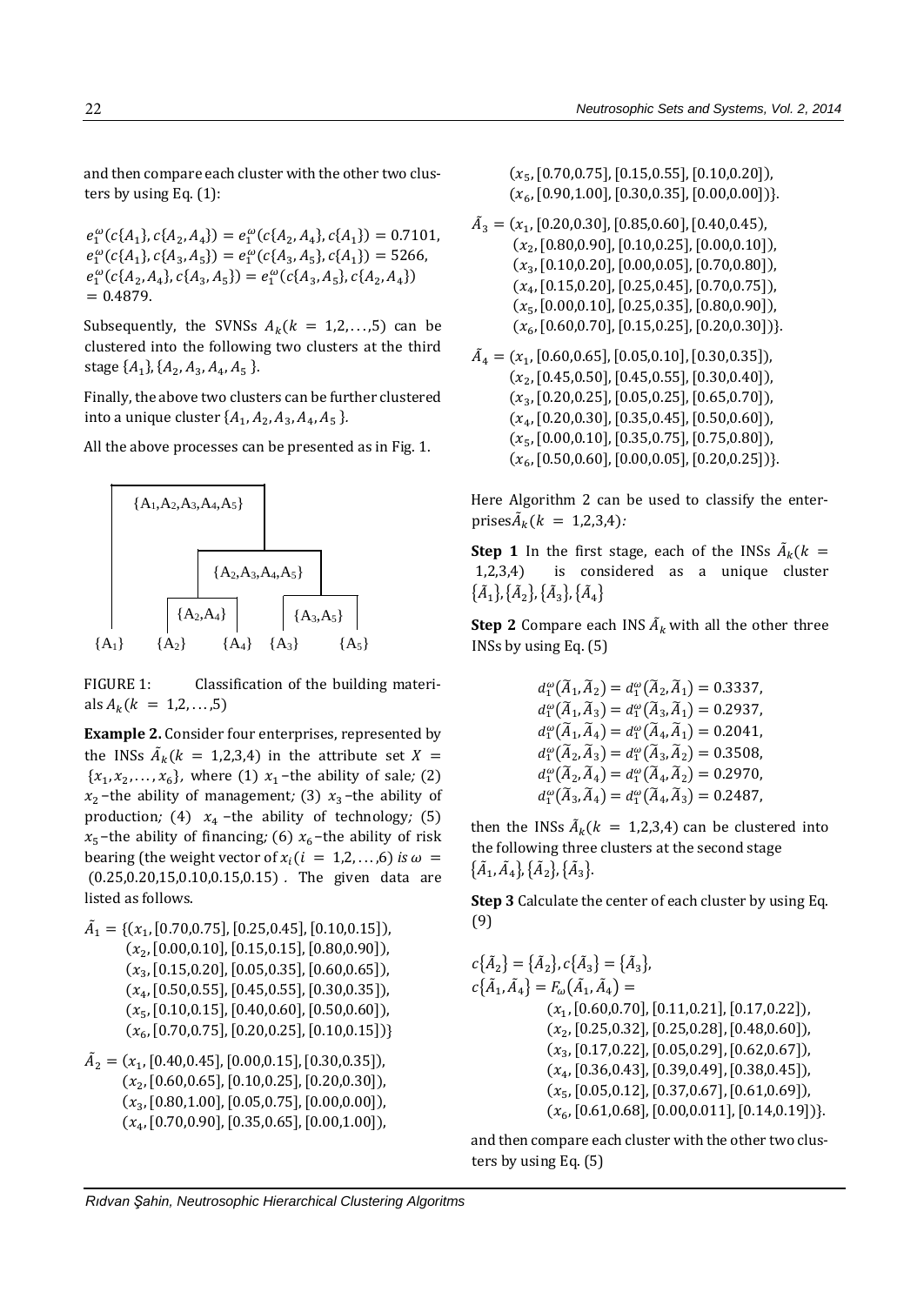then the INSs  $\tilde{A}_k(k = 1,2,3,4)$  can be clustered into the following two clusters in the third stage  $\{\tilde{A}_2\}, \{\tilde{A}_1, \tilde{A}_3, \tilde{A}_4\}.$ 

In the final stage, the above two clusters can be further clustered into a unique cluster  $\{\tilde{A}_{1},\tilde{A}_{2},\tilde{A}_{3},\tilde{A}_{4}\}$ .

Note that the clustering results obtained in Example 1 and 2 are different from ones in [21].

All the above processes can be presented as in Fig. 2.



FIGURE 2: Classification of the enterprises  $\tilde{A}_k(k=$ 1,2,3,4)

Interval neutrosophic information is a generalization of interval valued intuitionistic fuzzy information while the single valued neutrosophic information extends the intuitionistic fuzzy information. In other words, The components of IFS and IVIFS are defined with respect to  $T$  and  $F$ , i.e., membership and nonmembership only, so they can only handle incomplete information but not the indetermine information. Hence INS and SVNS, whose components are the truth membership, indeterminacy-membership and falsity membership functions, are more general than others that do not include the indeterminacy-membership. Therefore, it is a natural outcome that the neutrosophic hierarchical clustering algorithms developed here is the extension of both the intuitionistic hierarchical clustering algorithm and its extend form. The above expression clearly indicates that clustering analysis under neutrossophic environment is more general and more practical than existing hierarchical clustering algorithms.

## **4 Conclusion**

To cluster the data represented by neutrosophic information, we have discussed on the clustering problems of SVNSs and INSs. Firstly, we have proposed a single valued neutrosophic hierarchical algorithm for clustering SVNSs, which is based on the traditional hierarchical clustering procedure, the single valued neutrosophic aggregation operator, and the basic distance measures between SVNSs. Then, we have extented the algorithm to INSs for clustering interval neutrosophic data. Finally, an illustrative example is presented to demonstrate the application and effectiveness of the developed clustering algorithms. Since the NSs are a more general platform to deal with uncertainties, the proposed neutrosophic hierarchical algorithms are more priority than the other ones. In the future we will focus our attention on the another clustering methods of neutrosophic information.

#### **References**

- [1] A.K. Jain, M.N. Murty and P.J. Flynn, Data clustering: A view. ACM Computing Surveys, 31 (1999) 264–323.
- [2] B. S. Everitt, S. Landau, M. Leese. Cluster analysis. New York: Oxford University Press, (2001).
- [3] F. Smarandache, A unifying field in logic neutrosophy: Neutrosophic probability, set and logic, American Research Pres, Rehoboth, 1999.
- [4] F. Smarandache, A Unifying Field in Logics Neutrosophic Logic. Neutrosophy, Neutrosophic Set, Neutrosophic Probability, American Research Press, 2003.
- [5] H. Wang, F. Smarandache, Y. Q. Zhang and R. Sunderraman, Single valued neutrosophic sets, Multispace and Multistructure 4 (2010) 410-413.
- [6] H. Wang, F. Smarandache, Y.O. Zhang, and R. Sunderraman, Interval neutrosophic sets and logic: Theory and applications in computing, Hexis, Phoenix, AZ, (2005).
- [7] H. D. Cheng and Y. Guo, A new neutrosophic approach to image thresholding. New Math. Nat. Comput. 4(3) (2008) 291-308.
- [8] J. Ye, Similarity measures between interval neutrosophic sets and their applications in multicriteria decisionmaking, Journal of Intelligent and Fuzzy Systems (2013) doi: 10.3233/IFS-120724.
- [9] J. Ye, Single-Valued Neutrosophic Minimum Spanning Tree and Its Clustering Method, Journal of Intelligent Systems, (2014) DOI: 10.1515/jisys-2013-0075.
- [10] J. Ye, Single valued neutrosophic cross-entropy for multicriteria decision making problems, Applied Mathematical Modelling (2013), DOI:10.1016/j.apm.2013.07.020.
- [11] K. Atanassov, Intuitionistic fuzzy sets, Fuzzy Sets and Systems 20 (1986), 87-96.
- K. Atanassov and G. Gargov, Interval valued intuitionistic fuzzy sets, Fuzzy Sets and Systems 31 (1989), 343-349.
- [13] L.A. Zadeh, Fuzzy Sets, Information and Control 8 (1965) 338-353.
- [14] M. Eissen, P. Spellman, P. Brown and D. Botstein, Cluster analysis and display of genome- wide expression patterns. Proceeding of National Academy of Sciences of USA, (1998) 95: 14863–14868.
- [15] M. R. Anderberg, Cluster analysis for applications. New York: Academic Press, (1972).
- [16] P. Majumdar, S. K. Samant, On similarity and entropy of neutrosophic sets, Journal of Intelligent and fuzzy Systems, (2013) Doi:10.3233/IFS-130810.
- [17] S.A. Mingoti, J.O. Lima, Comparing SOM neural network